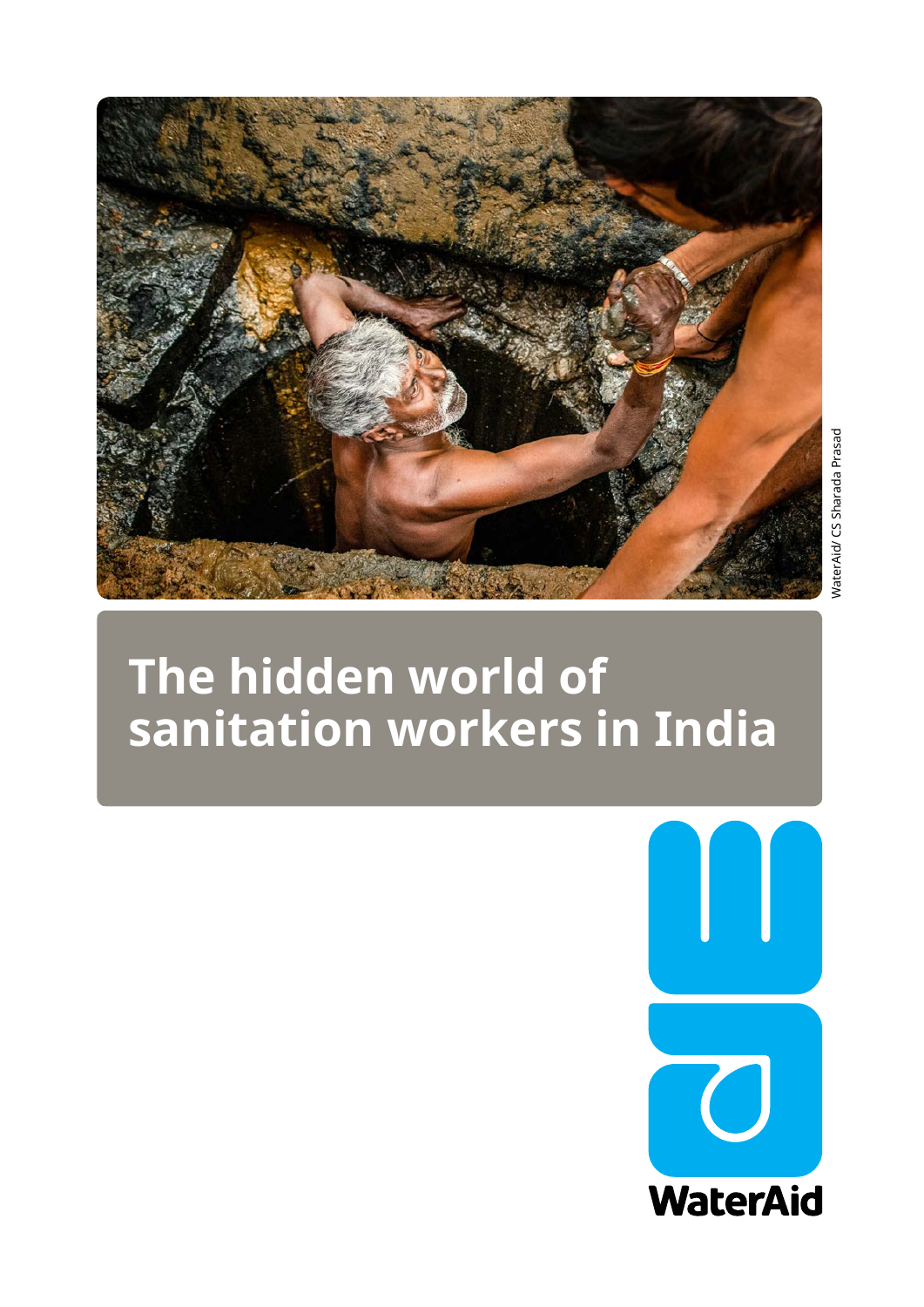## **Introduction**

*Sanitation workers1 are those who work in any part of the sanitation chain. They ensure that our contact with human waste ends when we leave the toilet, one of the most important jobs in society, and yet they remain mostly unseen and unappreciated.* 

The stigmatised caste system in India remains to be the key determinant of the fate of these workers. As a result, people, families and communities mainly 'Dalits' are compelled to perform these tasks which are not just hazardous and stigmatising but also highly underpaid. This not only makes their identities confined to sanitation work they are involved in, but also pushes them to accept the burden of inheritance, stigma and exploitation as social norms.

A study conducted by Dalberg Associates<sup>2</sup> in 2018, estimated 5 million sanitation workers in various urban locations across India. They were categorised into nine broad types of sanitation workers identified along the sanitation value chain, including those engaged in cleaning sewers, cleaning latrines, faecal sludge handling, railway cleaning, work in waste treatment plants, community and public toilet cleaning, school toilet cleaning, sweeping and drain cleaning, and domestic work.

These workers often come into direct contact with human waste, working with no equipment or protection, which exposes them to a wide variety of health hazards and disease. Toxic gases, such as ammonia, carbon monoxide and sulphur dioxide in septic tanks and sewers can cause workers to lose consciousness or die. It is estimated that three sanitation workers die every five days in India<sup>3</sup>. Countless more suffer repeated infections and injury, and have their lives cut short by the everyday risks of the job. Family members of the sanitation workers do struggle too, both due to the stigma of the work and due to the life losses or health consequences in their families.

While government departments used to be the key employers for these workers, there are relatively new avenues of employment in today's day and age, like shopping malls. There is a change in contracting arrangements as well, where the cleaning and maintenance of public space and public conveniences is contracted out to private agencies. While the worker's attire and other visible identities under these arrangements have undergone some changes, the individuals involved in these works and their backgrounds broadly remain same.

<sup>1</sup> The ambit of sanitation work includes a range of work and workers' categories. These include but are not limited to cleaning and sweeping of houses, streets, roads, institutional premises, railway lines, train toilets, community and public toilets, drains and sewers. This also includes handling of municipal waste of different kinds including hazardous medical waste; emptying, carrying and disposing human waste from dry latrines; getting into and emptying septic tanks of toilets at both household and community level. There are further more such jobs like handling carcasses, cleaning leather, managing dead bodies and welcome cleaning at child birth.

<sup>&</sup>lt;sup>2</sup> Dalberg Associates. The Sanitation Workers Project. Available at: http://sanitationworkers.org/

<sup>3</sup> https://indianexpress.com/article/india/official-data-shows-one-manual-scavenging-death-every-five-days-5361531/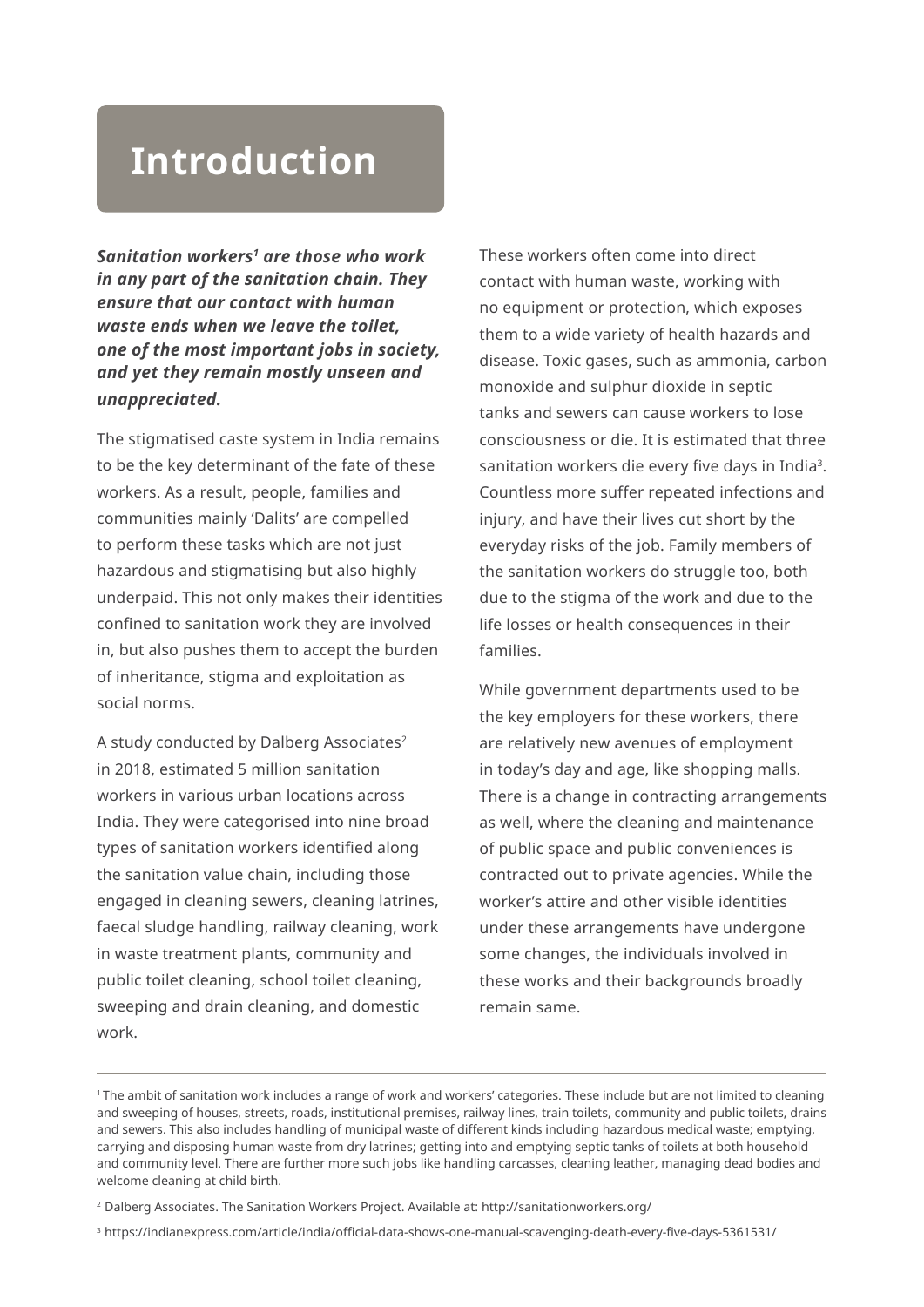## **Reality of sanitation work in India**

While there are several forms of sanitation work, one of the most challenging forms of sanitation work in India is that of manual scavenging, wherein these sanitation workers, mostly women, do come in direct contact with human faeces in different forms, without any support systems or protection gear. Historically, reforms for addressing this exploitation underwent several efforts from not only the civil society but also the state. India first banned manual scavenging in 1993 with the Employment of Manual Scavenging and Construction of Dry Latrines (Prohibition) Act4. In 2013, the Prohibition of Employment as Manual Scavengers and their Rehabilitation Act (PEMSR)<sup>5</sup> replaced this 1993 legislation, by expanding the definition of manual scavengers to include most categories of hazardous sanitation work, and by mandating the state with responsibility for identification of persons engaged in manual scavenging, their liberation and rehabilitation<sup>6</sup>. A year later in 2014, the Supreme Court of India ruled that manual scavenging violates international human rights commitments<sup>7</sup> and strengthened the mandates of PEMSR

2013 further. While media sensitivity and societal attention happens only around the unfortunate episodes of deaths during sewer or septic tank cleaning, these fatalities form only the tip of the iceberg. In reality, the huge and devastating vulnerabilities of various types of sanitation workers and their communities, during their day-to-day lives and work, go unseen, including the woes and insecurities of the families who lost their breadwinners to the hazards of this work. The concerns around sanitation work seems to be growing, given the large number of toilets that has been constructed under the ongoing Swachh Bharat Mission, using technologies that would require periodic emptying and offsite treatment of faecal matter. Organisations working for the welfare of sanitation workers feel that this can add to their woes, and might end up in expansion of the undignified work of manual scavenging including in rural areas. In the absence of proper sanitation systems and non-availability of mechanised emptying and cleaning, this can further affect the vulnerability of sanitation workers.

<sup>4</sup>Government of India. The Employment of Manual Scavengers and Construction of Dry Latrines (Prohibition) Act, 1993. Available at: https://labour.gov.in/sites/default/files/TheEmploymentAct1993.pdf

<sup>5</sup>PEMSR Act defines manual scavenging in an inclusive way as 'a person engaged or employed... for manually cleaning, carrying, disposing of, or otherwise handling in any manner, human excreta in an unsanitary latrine or in an open drain or pit into which the human excreta from the insanitary latrine is disposed of, or on a railway track...'.

6 Government of India. The Prohibition of Employment as Manual Scavengers and their Rehabilitation Act, 2013. Available at: http://www.egazette.nic.in/WriteReadData/2013/E\_35\_2013\_385.pdf

<sup>7</sup>Government of India. SUPREME COURT OF INDIA CIVIL ORIGINAL JURISDICTION WRIT PETITION (CIVIL) NO. 583 OF 2003. Available at: http://www.indiaenvironmentportal.org.in/files/scavenging%20SC%202014.pdf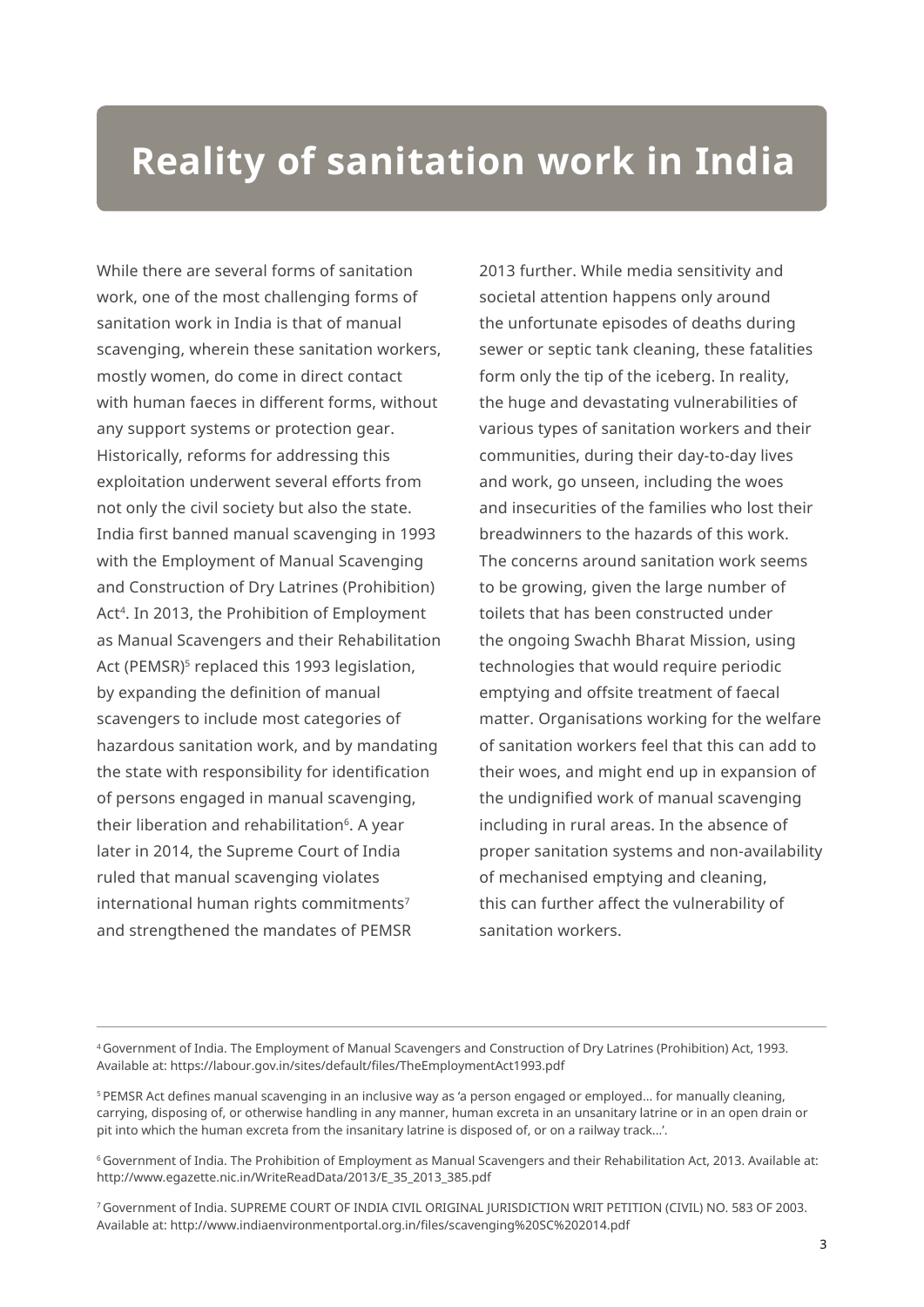# **Lack of data on sanitation workers**

One of the striking challenges that the sanitation workers face in the country, in addition to the various vulnerabilities and hazards that they face in their day-today work, is the fact that various levels of governments are not even counting them. We do not have reliable statistics of people who are engaged in this kind of work. This problem cannot be addressed without having a detailed understanding of the depth and width of this labour force. How many of these workers are engaged across states and towns? As urban local bodies recently started to contract out this work to individuals or agencies, the need and compulsions for keeping and tracking such work is paramount. The currently available data is limited to the issue of manual scavenging. The available data on manual scavenging from various sources provides a contradictory picture of the situation.

The actual number of deaths of sanitation workers is as much a mystery as the data on number of people engaged in sanitation work or manual scavenging. Several attempts have been made to enumerate both the living and the dead. In July 2019, National Commission

**In 2002-03, the Ministry of Social Justice & Empowerment counted nearly 8 lakh (770,338) manual scavengers across the country8**

**Census of India 2011 reported 7,94,390 household level insanitary latrines with waste and excreta cleared out by manual scavengers9**

**1,82,505 families engaged in some form of manual scavenging as per the Socio Economic Caste Census (SECC) 201110** 

 **In July 2019, a Parliament response by the Ministry of Social Justice and Empowerment stated that Government has identified 54,130 manual scavengers from 170 districts accross 18 states in the country. This includes 39,625 people identified through a national survey held by NITI Aayog, and 14,505 people identified by the states<sup>11</sup>**

for Safai Karamcharis (NCSK) revealed that at least 5012 sanitation workers have died cleaning sewers in the first six months of 2019 alone, going by media reports limited to just eight states of India. While NCSK states that between 2017 and late 2018, on average, one

<sup>8</sup> https://p.thewire.in/stories/the-7-national-surveys-that-counted-manual-scavengers-thus-far-and-their-variednumbers-1181.html

<sup>9</sup> https://in.one.un.org/page/breaking-free-rehabilitating-manual-scavengers/

<sup>10</sup>https://pib.gov.in/newsite/PrintRelease.aspx?relid=133286

<sup>11</sup> https://www.downtoearth.org.in/news/governance/as-told-to-parliament-july-24-2019-survey-reveals-54-130-manualscavengers-in-18-states-65810

<sup>12</sup>https://indianexpress.com/article/india/50-dead-cleaning-sewers-in-first-6-months-of-2019-panel-report-5846479/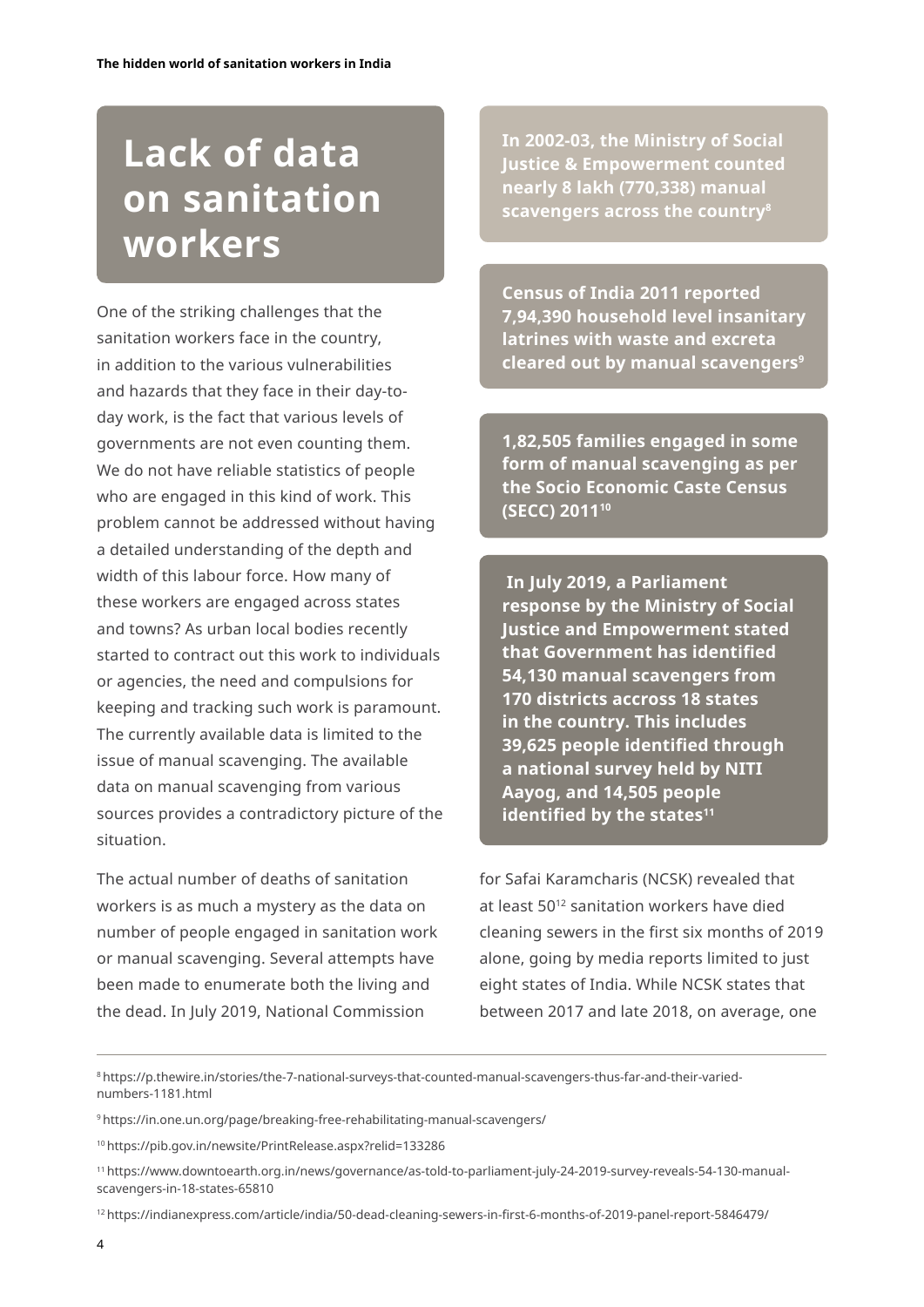

sanitation worker died every five days<sup>13</sup> in the country, other sources estimate over three deaths<sup>14</sup> every five days.

As reported by organisations like Safai Karmachari Andolan, the counting by government omitted several sanitation workers employed as casual workers, contractual workers and migrant workers. The most vulnerable sanitation workers often work informally because of the stigma attached and prohibition of the practice of manual scavenging by law. Lack of good quality evidence and data makes it more

difficult to persuade authorities to take decisive action to improve the lives of sanitation workers.

There is an urgent need to look into the adequacy of the law, role of the law enforcement agencies, accountability mechanisms and other institutional arrangements for addressing the plight of sanitation workers. It should also analyse the solutions envisaged to the problem, including that of technological alternatives and the social mobility designs.

<sup>13</sup>https://indianexpress.com/article/india/official-data-shows-one-manual-scavenging-death-every-five-days-5361531/

<sup>&</sup>lt;sup>14</sup>International Dalit Solidarity Network (2018). Justice Denied: Death of workers engaged in manual scavenging while cleaning septic tank or sewer. Available at: https://idsn.org/new-report-justice-denied-death-of-workers-engaged-in-manualscavenging-rashtriya-garima-abhiyan/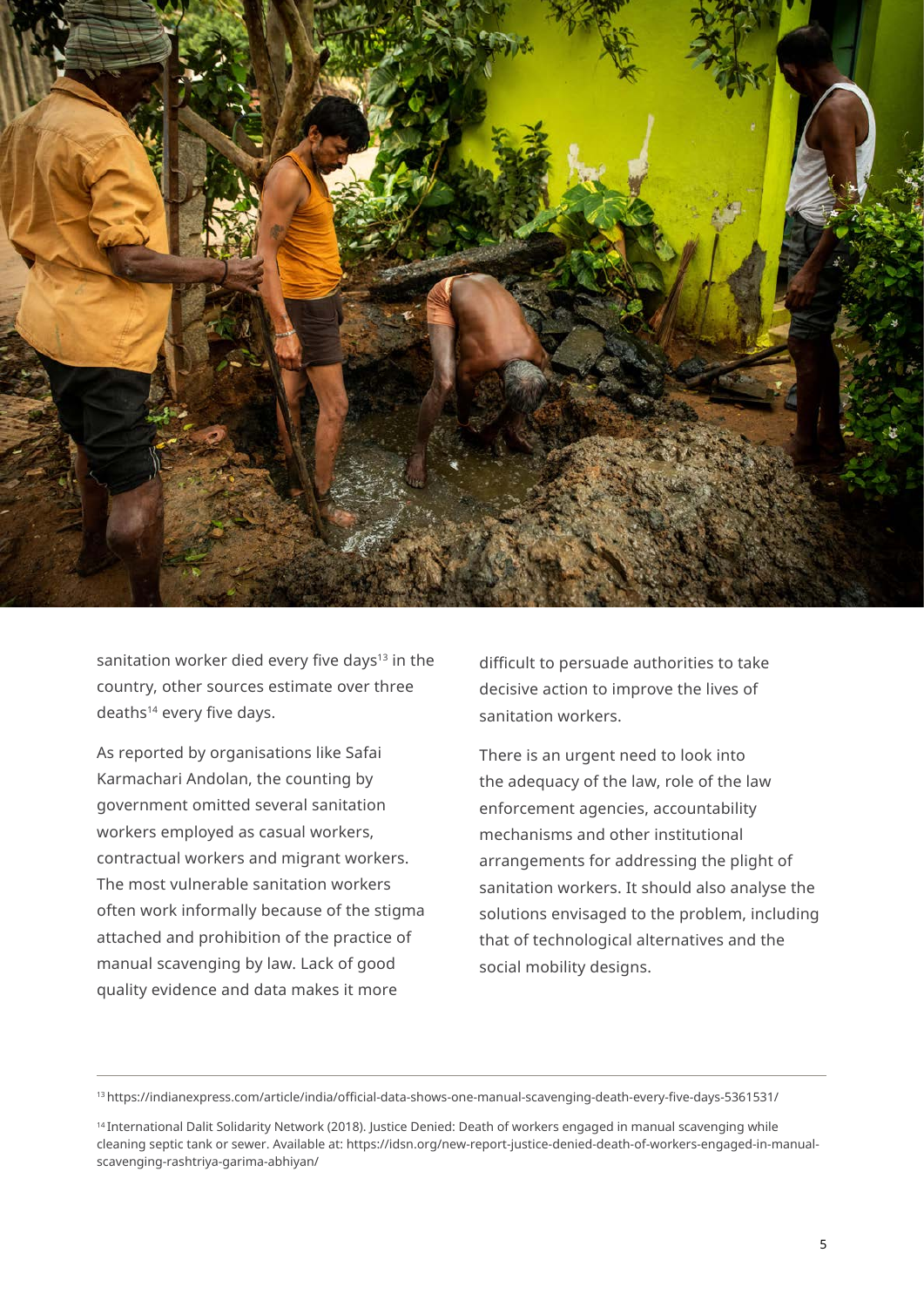

# **Key Findings**

As part of "Strengthening rule of law and advancing rights and freedoms of Manual Scavengers in India" project, in partnership with Association for Rural and Urban Needy (ARUN) and Centre for Equity studies (CES), supported by the European Commission – European Instrument of Democracy and Human Rights (EC-EIDHR), WaterAid India conducted studies on manual scavenging to understand different dimensions of the issue. Below are few of the findings: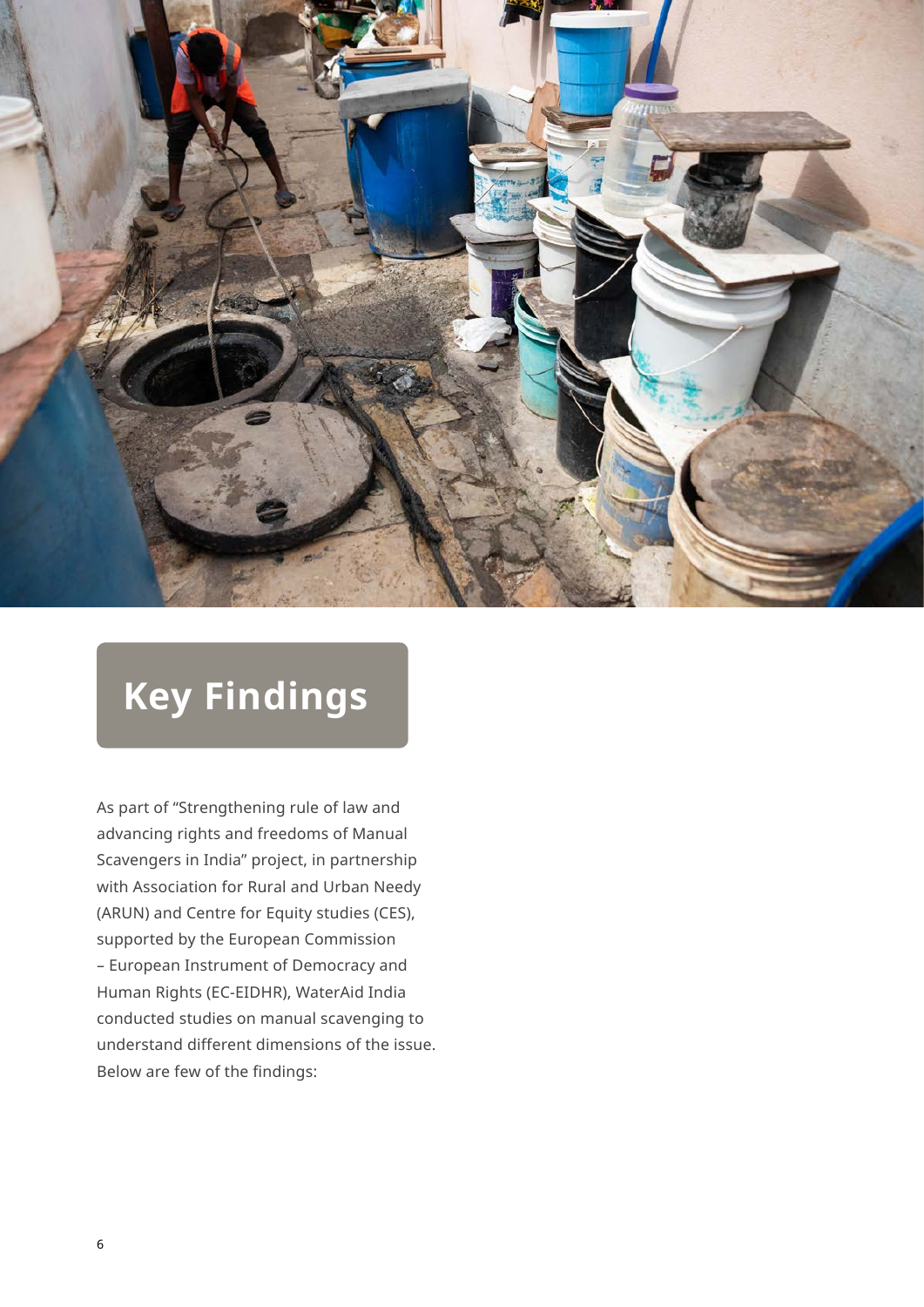#### **BOX 1: BASELINE FINDINGS FROM 36 LOCATIONS, 12 DISTRICTS AND FOUR STATES**

- 2,505 dry latrines were identified from 36 locations in 12 districts of 4 states, this number appeared to be coming down as result of the ongoing Swachh Bharat Mission
- 1,686 sanitation workers identified who were engaged in different forms of manual scavenging - including 956 dry latrine cleaners (with women accounting for 92.35% of these workers), 423 septic tank cleaners and 286 open drain cleaners
- Only 26% of people engaged in manual scavenging were aware of the PEMSR 2013, and only 20% were aware that manual scavenging is prohibited by law
- Names of a vast majority of manual scavengers not included in Government Surveys, with limited benefits from Government schemes related to rehabilitation, alternative employment, and children's education
- 36% reported of experiencing violence, and 50% reported untouchability

#### **BOX 2: IMPLEMENTATION REVIEW OF PEMSR 2013 IN FOUR STATES OF INDIA**

- Most of the local and state governments denied the existence of manual scavengers and dry latrines while responding to the Right to Information queries as part of this study, however, the results of the baseline study held as part of the project found them in large number in those localities
- People engaged in manual scavenging had limited access to Government schemes and benefits related to rehabilitation, alternative employment, and education of children
- Poor implementation of punitive actions in response to violations of PEMSR 2013
- Lack of responsiveness of the PEMSR 2013 to the changing nature of manual scavenging that includes various forms of sanitation work (cleaning of septic tanks, sewer lines), especially after Swachh Bharat Mission in rural areas
- Significant decline in Government of India allocations under the self-employment scheme for Rehabilitation of Manual Scavengers from 2013-14 to 2018-19, affected by under-spends/sub-optimal utilisation of annual budget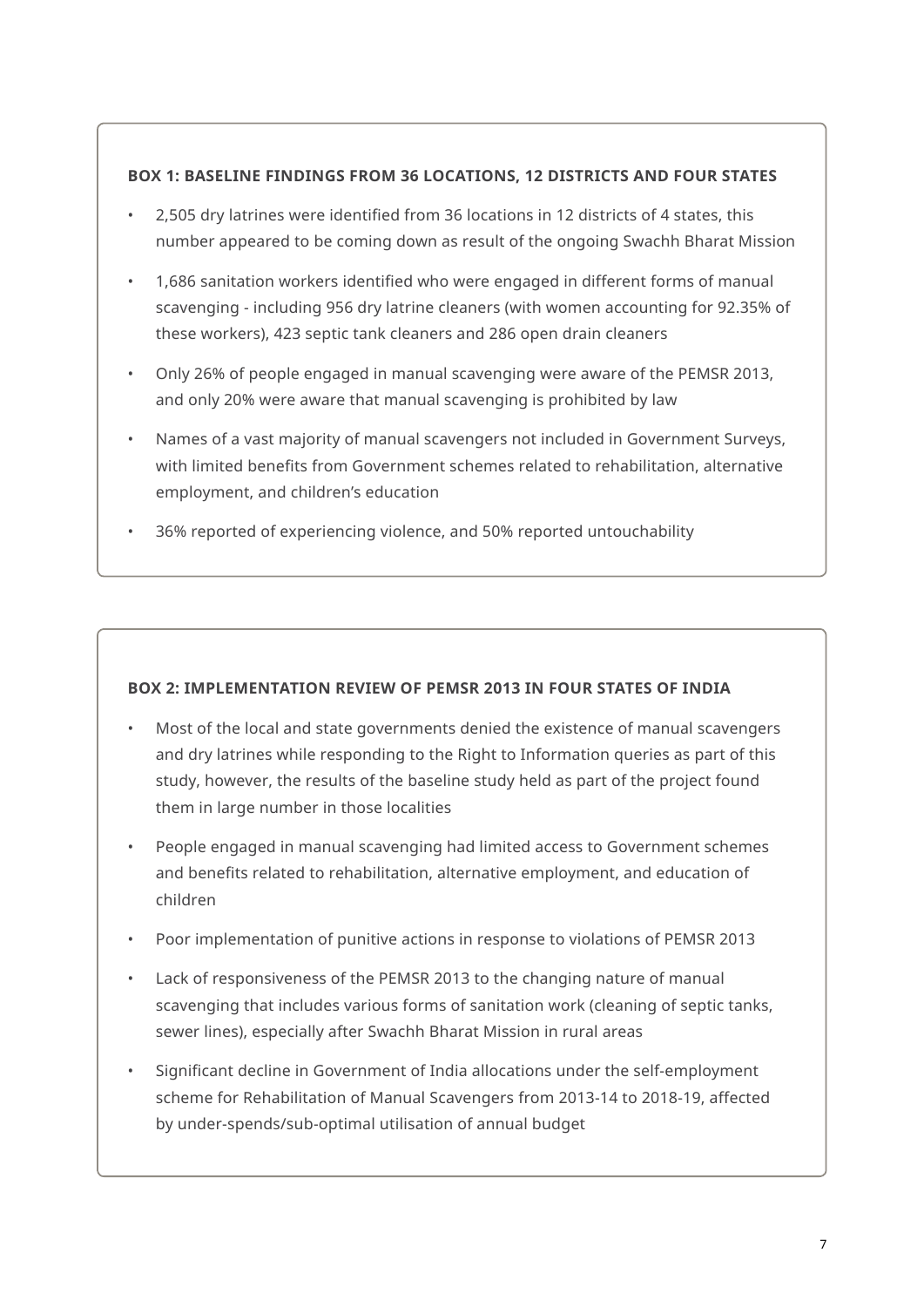### **Findings on sanitation worker situation and deaths, from studies conducted by other organisations**

| <b>Study</b>                                                                                                                                                                                                        | <b>Highlights</b>                                                                                                                                                                                                                                                                                                                                                                                                                                                                                                                                                                                                                                                                                          |
|---------------------------------------------------------------------------------------------------------------------------------------------------------------------------------------------------------------------|------------------------------------------------------------------------------------------------------------------------------------------------------------------------------------------------------------------------------------------------------------------------------------------------------------------------------------------------------------------------------------------------------------------------------------------------------------------------------------------------------------------------------------------------------------------------------------------------------------------------------------------------------------------------------------------------------------|
| Down The Drain! A study of the<br>occupational and health hazards<br>and the perils of contracting<br>faced by sewerage workers in<br>Delhi (2014) <sup>15</sup>                                                    | The study covered various issues faced by the sewer workers in<br>Delhi, including socio-economic challenges, health and safety issues,<br>contracting related issues and the need for change. The report<br>narrates, based on a 2008 database, that in Delhi alone, over 5,500<br>workers are deployed to put city's sanitation in order, covering<br>1,50,000 manholes spread across 5,600 kms of internal, peripheral<br>and trunk sewers that carry 2,871 million litres of sewage in a day.<br>The sample survey found that 67% of these workers were from<br>Valmiki caste. Over half of these workers engaged in such a risky<br>work had no insurance cover, or other social protection measures. |
| <b>Baseline survey of conservancy</b><br>workers of Municipal<br><b>Corporation of Greater Mumbai<sup>16</sup></b><br><b>Tata Institute of Social Sciences</b><br>(2015)                                            | 261 deaths on average per year among sanitation workers in this<br>Municipal Corporation, with 31% respondents reporting ill health<br>during the survey. Despite this, the health of manual scavengers and<br>sanitation workers was highly neglected, with few receiving medical<br>compensation for occupation related health issues and accidents.                                                                                                                                                                                                                                                                                                                                                     |
| <b>Participatory research</b><br>conducted in three cities of India<br><b>PRIA (2018)</b>                                                                                                                           | Women sanitation workers faced discrimination in legal redressal<br>for claiming entitlements as citizens and workers, fair wages,<br>decision-making processes and benefits and knowledge of welfare<br>programmes. While workers' unions serve as an important safety<br>net, established unions were often for permanent workers and not<br>contractual workers, and typically excluded women.                                                                                                                                                                                                                                                                                                          |
| <b>Study on sanitation workers</b><br>across India <sup>17</sup><br><b>Dalberg Associates (2018)</b>                                                                                                                | Study estimated 5 million sanitation workers in various urban<br>locations across India, across various categories of work such as<br>cleaning sewers, cleaning latrines, faecal sludge handling, railway<br>cleaning, work in waste treatment plants, community and public<br>toilet cleaning, school toilet cleaning, sweeping and drain cleaning,<br>and domestic work. Several issues and gaps around financing and<br>governance identified, including major ones around contracting and<br>engaging these workers.                                                                                                                                                                                   |
| <b>Budget brief of the Self-</b><br>employment scheme for<br><b>Rehabilitation of Manual</b><br>Scavengers (SRMS) <sup>18</sup><br><b>Accountability Initiative and</b><br><b>Centre for Policy Research (2019)</b> | Significant gaps noted between budget estimates, revised estimates<br>and actual expenditures. Allocations to SRMS has been progressively<br>declining since 2013-14. As of December 2017, 323 deaths due to<br>sewer cleaning were reported, with complete compensation of INR 1<br>million paid in only 63% cases.                                                                                                                                                                                                                                                                                                                                                                                       |

<sup>15</sup>http://www.praxisindia.org/pdf/file/Down%20The%20Drain%20Report%20Web%20version.pdf

<sup>17</sup>Dalberg Associates. The Sanitation Workers Project. Available at: http://sanitationworkers.org/

<sup>16</sup> Darokar S (2018). Manual Scavengers: A blindspot in urban development discourse. Economic and Political Weekly. Vol. 53, Issue No. 22, 02 Jun, 2018

<sup>18</sup> Accountability Initiative and Centre for Policy Research (2019). Self-employment scheme for Rehabilitation of Manual Scavengers (SRMS) GoI, 2018-19. Available at: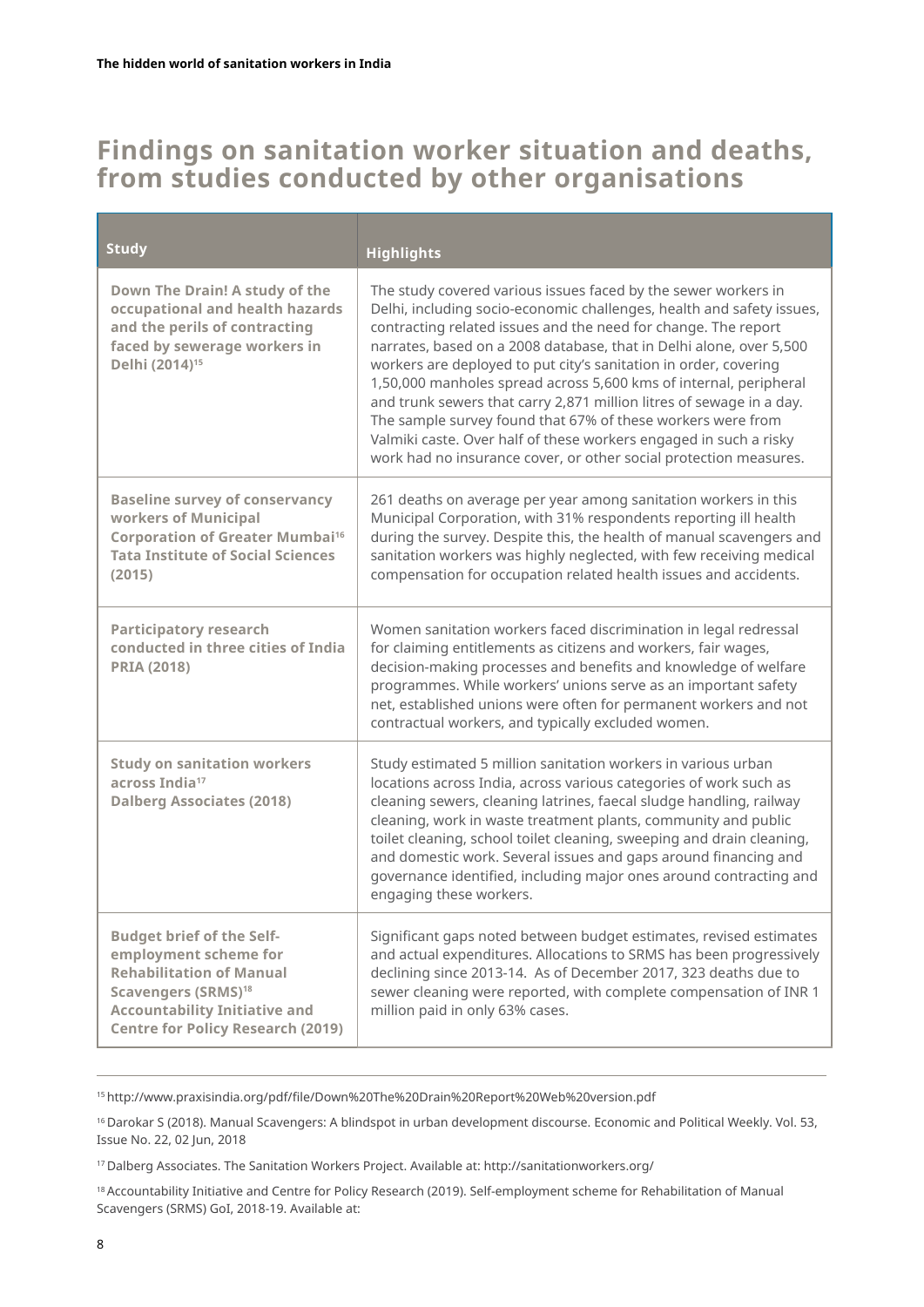

### **Findings related to health and safety**

The occupational health risks involved and alienation from health services is not just overlooked but also unaccounted for. The health hazards that the sanitation workers are exposed to include harmful gases, cardiovascular degeneration, musculoskeletal disorders, infections, leptospirosis, skin problems, and respiratory system problems.<sup>19</sup> The life expectancy of a sanitation worker is a significant concern. A study conducted by the Centre for Education and Communication (CEC) in 2005 with 200 sewage workers in Delhi found that there are few workers beyond the age of 60, and there is a rapid decline in the number of workers beyond the age of

50 – indicative of a lower life expectancy for sewage workers.

As per the baseline survey of conservancy workers of Municipal Corporation of Greater Mumbai (MCGM), conducted in 2015 by the Tata Institute of Social Sciences, Mumbai, 69.1% (22,508) of the interviewed workers received safety gears. It was reported that masks and hand gloves are distributed across the departments; but since the quality is reported to be poor and not user-friendly, a majority of the workers hardly make use of these safety gears.<sup>20</sup>

19 Page 45, Mander Harsh, India's Lowest Depths, ILO Report, 2019

<sup>20</sup> https://www.epw.in/engage/article/manual-scavengers-blind-spot-urban-development-discourse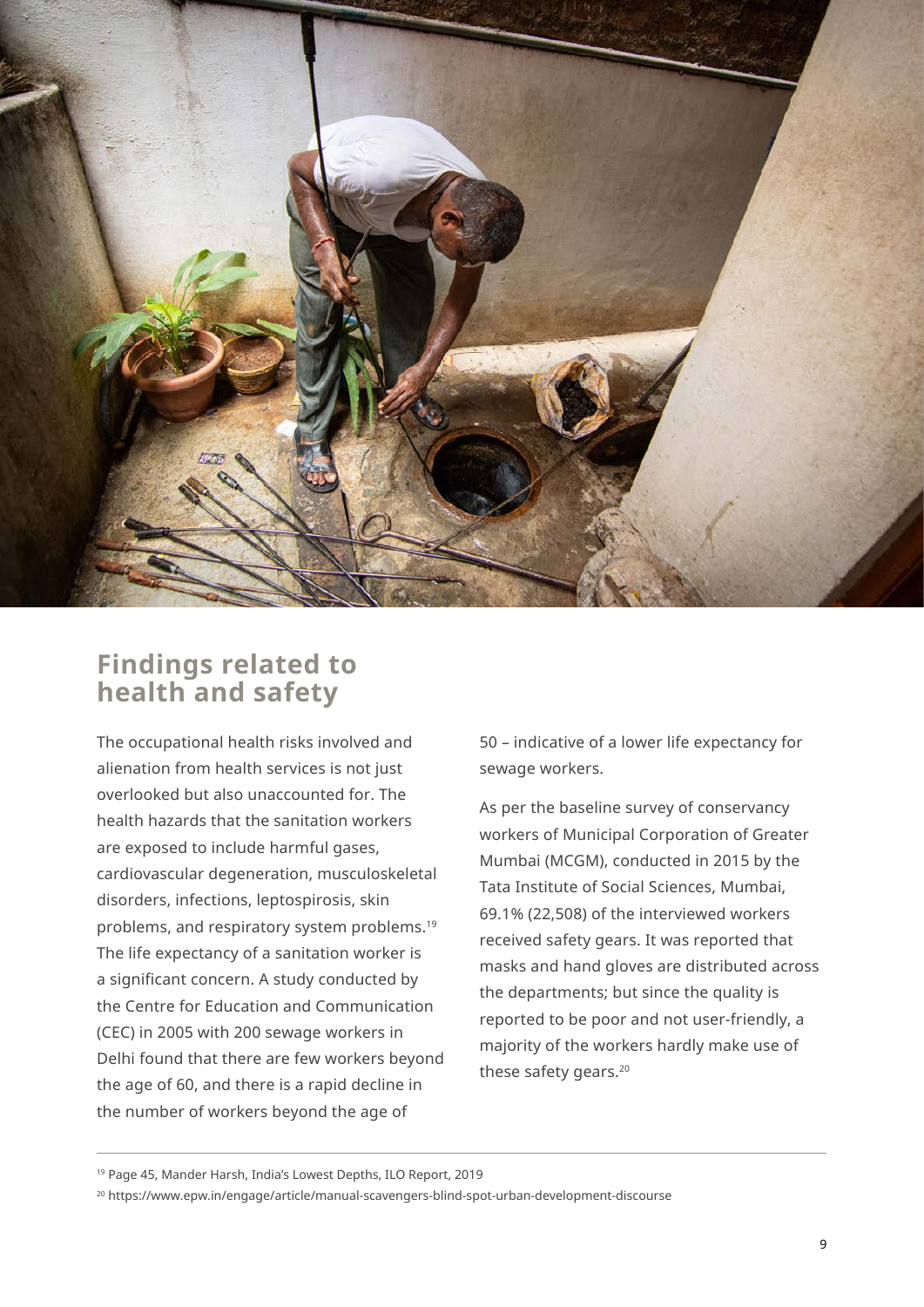## **Government initiatives**

In 2018, the Government of India introduced standard operating procedure (SOP) for cleaning of sewers and septic tanks, with clear directives for the urban local bodies for engaging sanitation workers. In 2019, emergency response sanitation units (ERSU) that mandates systems for planning and immediate responses for specific emergencies supplemented this. However, its implementation success is yet to be seen.

**The hidden world of sanitation workers in India** 

On 18 September 2019, the Supreme Court stated that nowhere in the world are people sent to gas chambers to die. It questioned the government that why safety gears and oxygen cylinders are not provided to them.

Recently, the Government of India has also inducted an inter-ministerial coordination effort between ministries that are critical for sanitation and sanitation workers, to work towards ending manual scavenging and improving the safety of sanitation workers, with a deadline of 15 August 2022 through a national and state action plan. However, several critical initial deadlines have already been missed. This action plan also includes trials to substitute manual work through mechanical cleaning with customised solutions for Indian settings. While these are important initiatives, the country needs more in-depth and sincere approaches for addressing this complex issue.

**ICE ONLY**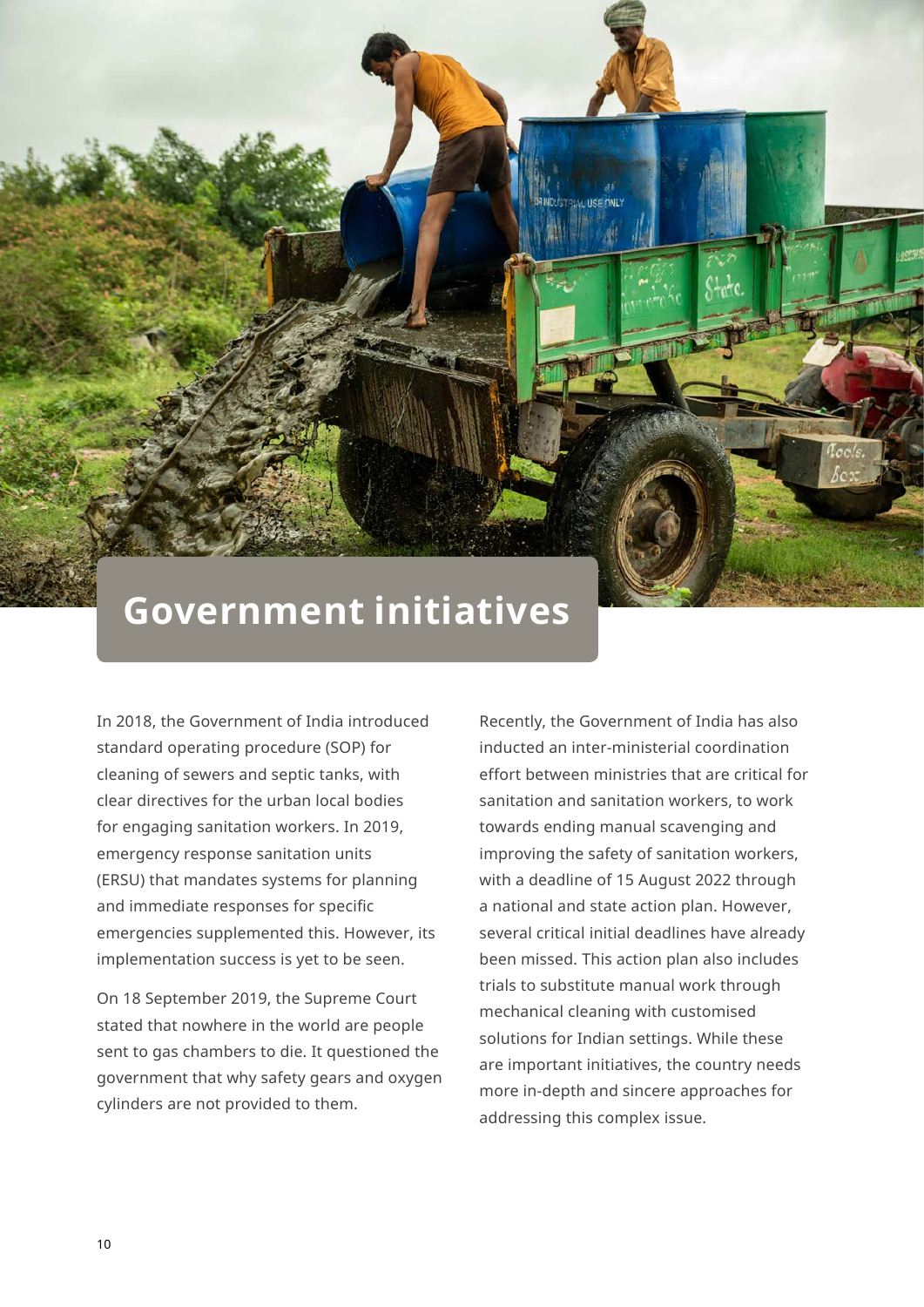## **What can be done?**

- 1. Ensure every possible measure to abolish all possible direct human interface with faecal matter during sanitation work.
- 2. Identify and map different forms of sanitation work and workers; incentivise officials to undertake such mapping and make them culpable on failing to do so.
- 3. Ensure strict implementation of the standard operating procedures and emergency sanitation response systems for operations in sewer lines and septic tanks, to ensure dignified engagement as well as health and safety of the workers associated.
- 4. Revise building bye-laws to ensure that buildings of a particular size have mandatory decentralised waste-water and sewage management systems with all safety systems in place, with clear responsibilities and culpabilities fixed for the owners of such infrastructure.
- 5. Fix accountability and responsibility of officials in implementation of the PEMSR 2013. Provide incentives for officials to report the prevalence of manual scavenging and to rehabilitate the sanitation workers involved.
- 6. Ensure good quality education to children of manual scavengers to enable them to avail alternative livelihood options, including selection to suitable public employment, thereby preventing the next generation from engaging in this inhuman practice.
- 7. Explore and deploy technology-centred alternatives to reduce the risks associated with sanitation work, including provisions for supporting existing sanitation workers or the dependants of deceased workers to move into/ own such alternative professions.
- 8. Ensure social security provisions like pensions for ensuring a regular guaranteed income for the sanitation workers, especially manual scavengers, different from the current provisions for one-time rehabilitation support.
- 9. Build public consciousness around the issue of manual scavenging and rights of sanitation workers, including conduct of social audits of the processes to engage sanitation workers.